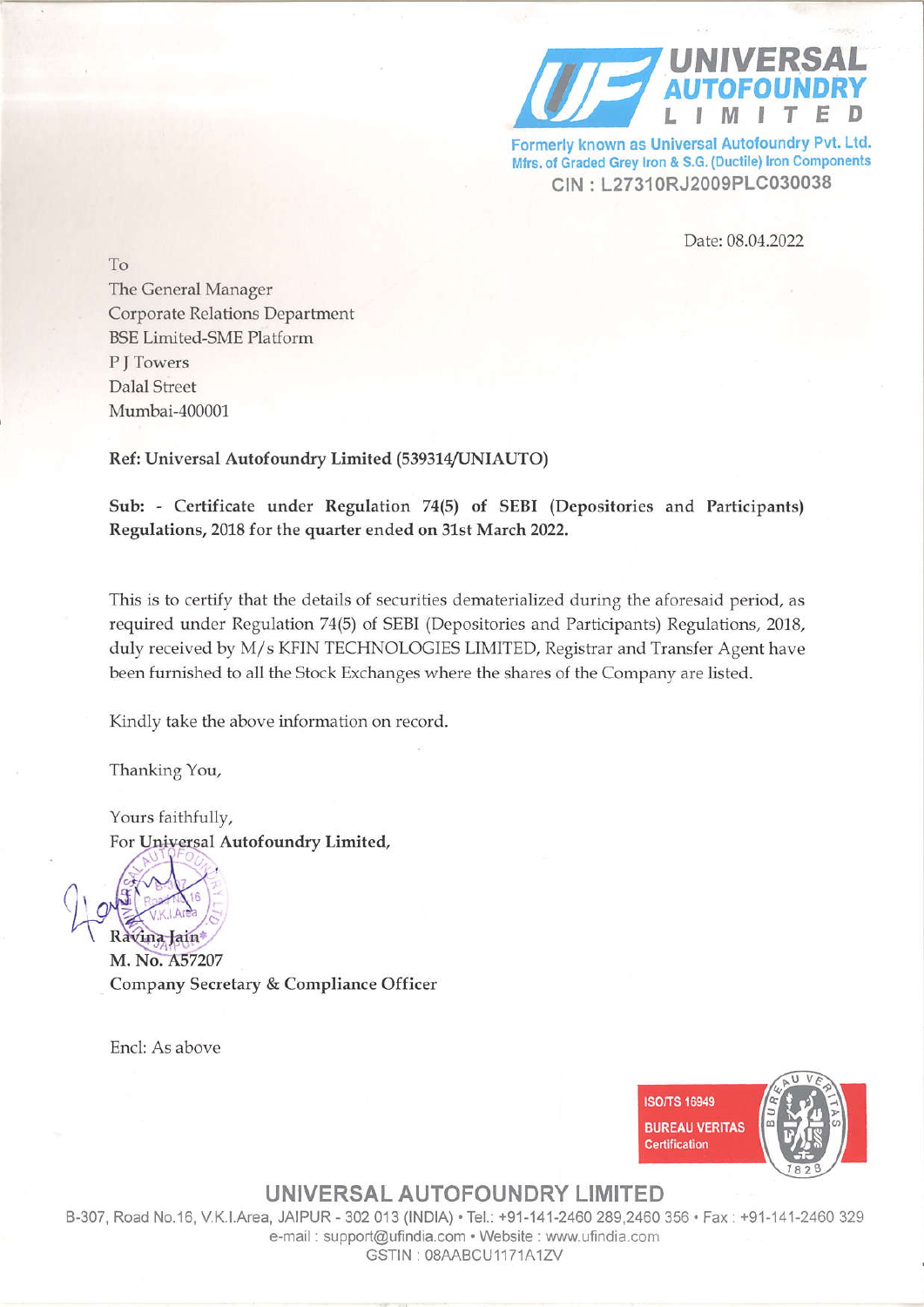

**KFIN/MRVS/NSDL/74(5) E/1 Date: 05/04/2022**

**NATIONAL SECURITIES DEPOSITORY LIMITED TRADE WORLD 4TH FLOOR KAMALA MILLS COMPOUND SENAPATI BAPAT MARG LOWER PAREL MUMBAI - 400 013**

**Dear Sir(s), Sub: Certificate under Regulation 74(5) for the quarter ended March 31, 2022**

**We as Registrars, Share Transfer and Depository Services agents of the UNIVERSAL AUTOFOUNDRY LIMITED, certify that the details of securities dematerialized/rematerialized during the aforesaid period, as required under Regulation 74(5) of SEBI (Depositories and participants) Regulations 2018 have been furnished to all the Stock Exchanges where the shares of the company are listed.** 

**Thanking you,**

**Yours faithfully, For KFIN TECHNOLOGIES LIMITED**

K. Rey

**Raj Kumar Kale Asst. Vice President**

**CC TO:**

**THE COMPANY SECRETARY UNIVERSAL AUTOFOUNDRY LIMITED B-307,ROAD NO.16 V.K.I AREA JAIPUR RAJASTAN 302013**

> **KFin Technologies Limited O** (Formerly known as KFin Technologies Private Limited) Registered & Corporate Office: Selenium, Tower B, Plot No- 31 & 32, Financial District, Nanakramguda, Serilingampally Hyderabad Rangareddi, Telangana - 500032, India CIN: U72400TG2017PLC117649